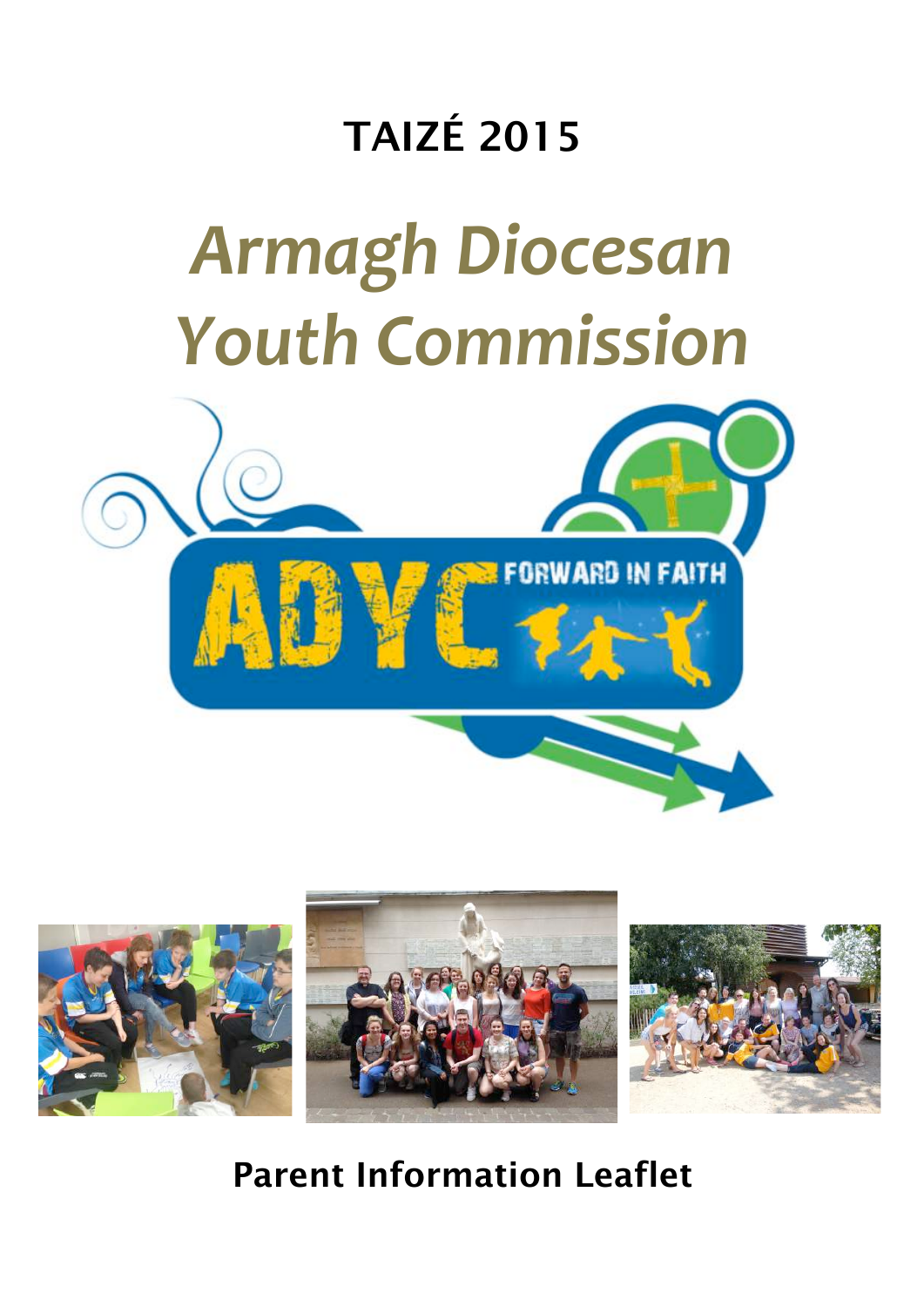#### Purpose

This leaflet is published to inform parents about the Armagh Diocesan Youth Commission (ADYC).

#### Who are we?

ADYC was set up in 2005 by the Catholic Church in the Archdiocese of Armagh. The aim of the organistaion is to provide activities, events and programmes for young people, both at diocesan and parish level. The objective of ADYC is to inspire young people to grow in confidence, self-esteem and faith.

#### **Staff**

The organisation employs 2 staff:

- 1. Mr. Dermot Kelly Diocesan Youth Director
- 2. Mr. Pierce Fox Administrative Officer

#### Volunteers

ADYC could not function without the assistance of a large team of dedicated volunteers. Volunteers are recruited in line with Diocesan Safeguarding Policies & Procedures. Full training is given to ensure that volunteers have the necessary skills and knowledge to coordinate and lead events for young people.

#### Activities, Events and Programmes for Young People

ADYC is best known for the Pope John Paul II Award and pilgrimages to World Youth Day and Lourdes. Below is a list of our core activities.

- 1. Pope John Paul II Award
- 2. Papal Cross Award
- 3. Summer Youth Pilgrimages to:
	- Lourdes
	- Taizé
	- Camino de Santiago
	- World Youth Day
- 4. Accredited Youth Work Training
- 5. Accredited Leadership Training for under 18s
- 6. Youth Liturgies
- 7. Crossroads Youth Festival
- 8. Parish Youth Missions AL!VE
- 9. Assume Summer Camp
- 10. School Retreats
- 11. Parish Support
- 12. School Support
- 13. Social networking

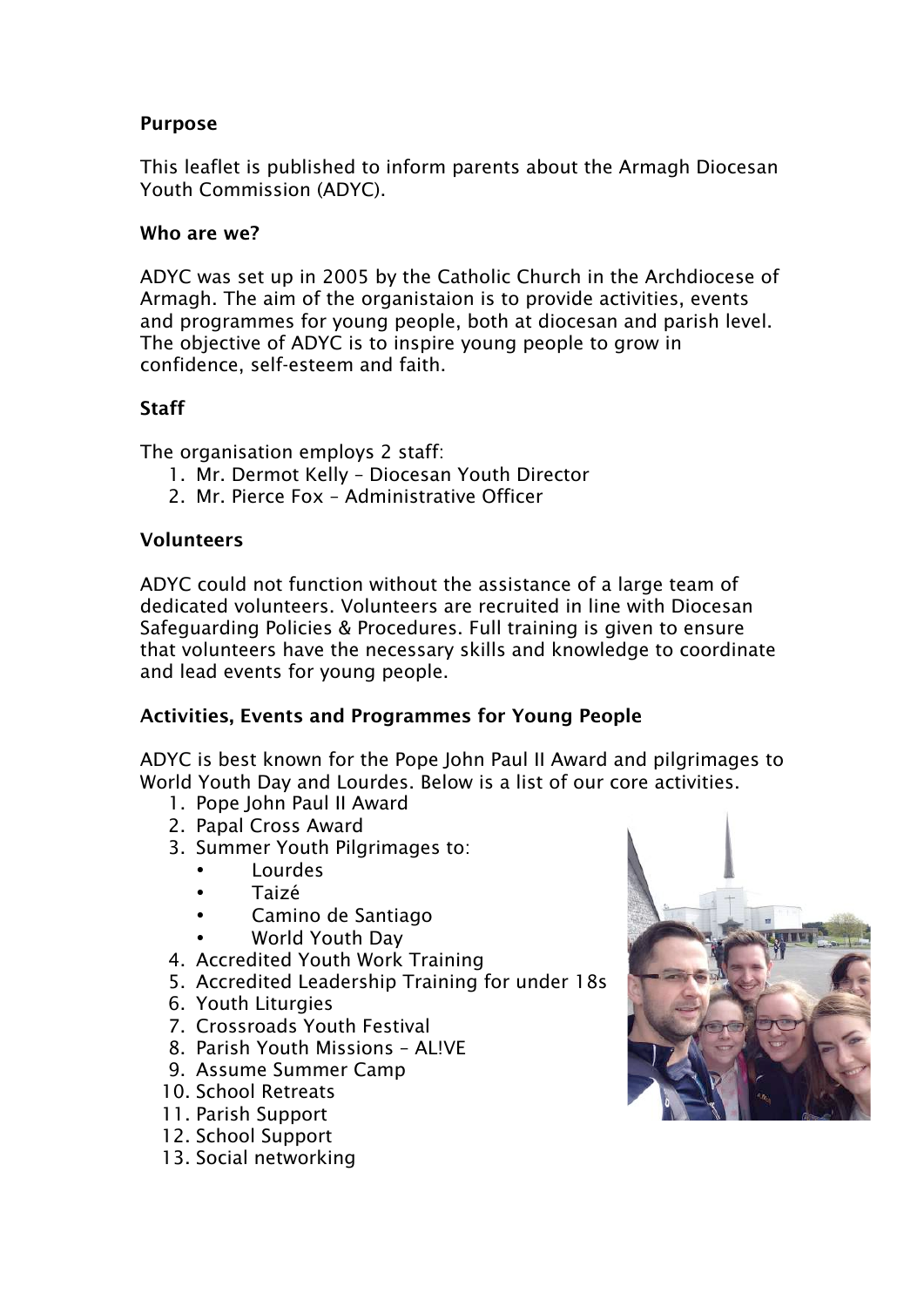#### Residentials/Camps/Pilgrimages

ADYC have taken many young people on youth trips over the last few years. Below is a brief look at some of the trips over the past 3 years. Young people have ranged in age from 12-35.

| Year | No. of trips | No. of young people |
|------|--------------|---------------------|
| 2011 |              | 200                 |
| 2012 |              | 80                  |
| 2013 |              | 90                  |

#### 2014 Pilgrimages/ Trips/ Residential

| <b>Event</b>              | No. of young people |
|---------------------------|---------------------|
| Croagh Patrick Challenge  | 30                  |
| Taizé Pilgrimage          | 25                  |
| Lourdes Pilgrimage        | 40                  |
| Camino Pilgrimage         | 20                  |
| <b>Assume Summer Camp</b> | 20                  |

#### Taizé 2015

This is our third year to embark on a pilgrimage to Taizé. Please read Taizé brochure to learn a bit more about the pilgrimage. We aim to take young people aged 16-20 years old on pilgrimage. They will be accompanied by a team of leaders, with 1 leader per 8 pilgrims.

#### Senior Leaders

Dermot Kelly – is our Diocesan Youth Director and it will be his  $7<sup>th</sup>$  time leading an international pilgrimage. Dermot's wealth of experience on pilgrimage is priceless and has given him a wealth of experience in dealing with all situations.

Fr. Thomas McHugh - This will be Fr. Thomas'  $3<sup>rd</sup>$  time leading a pilgrimage. We are blessed to have Fr. Thomas as a young enthusiastic priest who will enhance all youth ministry activities.

Gemma McKenna – Gemma is returning for her 2nd year to lead young pilgrims to Taize. Gemma is a very experienced youth worker and teacher.

Leaders will ensure a safe, caring and fun environment for pilgrims. A contract and guidelines will be agreed with pilgrims at the

first meeting of leaders and pilgrims. Pilgrims and leaders must adhere to these agreed contracts. Pilgrims will have a group leader to whom they can bring any concerns. All leaders are vetted and have undergone safeguarding training.

The leadership team will have emergency contact phones should parents need to contact leaders in the case of an emergency. An information evening for parents will take place before the pilgrimage.